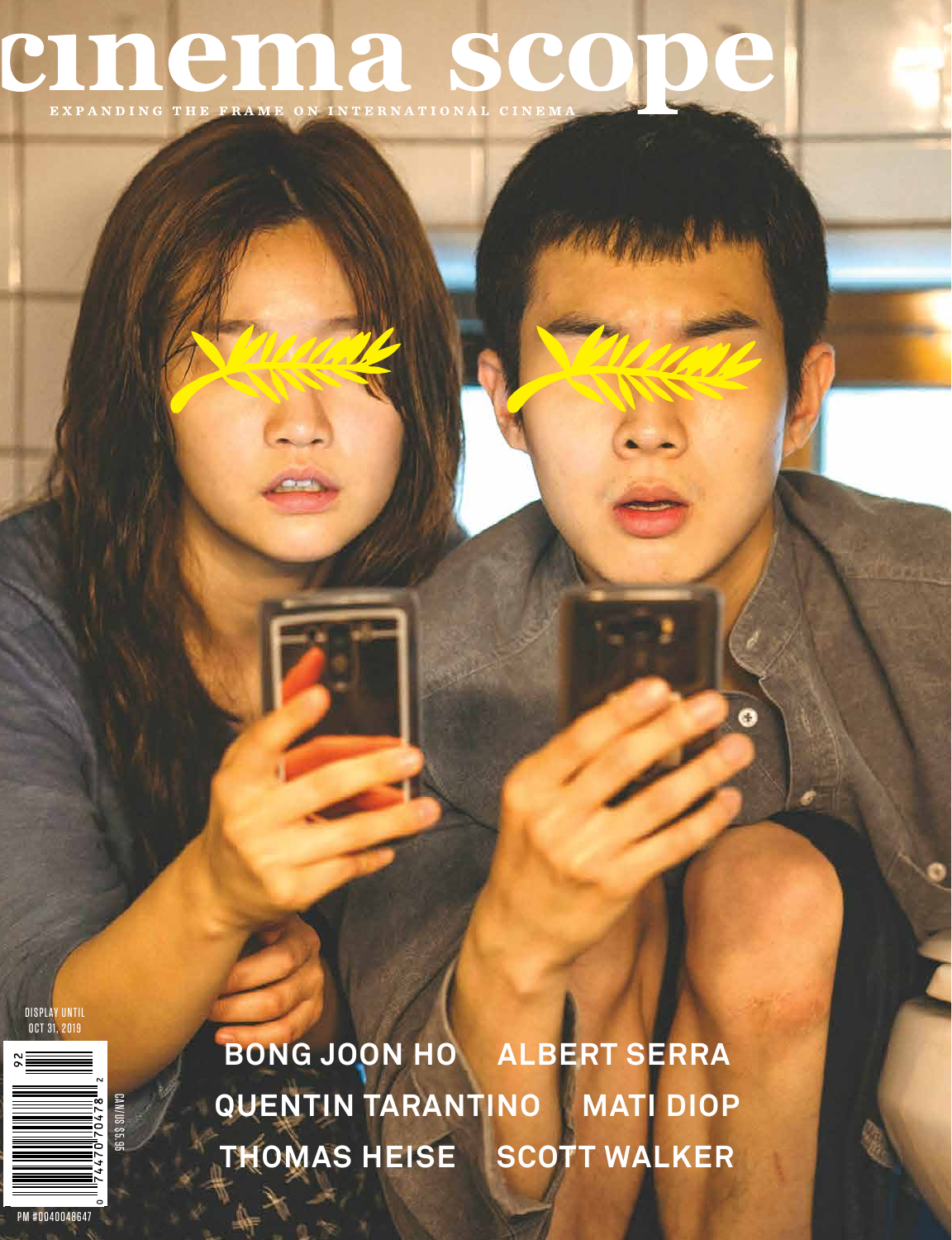# FEATURES

#### **6**

**PHILOSOPHY IN THE WOODS** Albert Serra's Libertines **BY PHIL COLDIRON**

#### **10**

**COME ON FEEL THE NOISE** The Films of Andrés Duque **BY LEO GOLDSMITH**

#### **13**

**TRUTH AND METHOD** The Films of Thomas Heise **BY MICHAEL SICINSKI**

#### **18**

**A CASE FOR "MERE" RECORDING** Films by Ryan Ermacora and Jessica Johnson **BY JACLYN BRUNEAU**

#### **22**

**THINKING IN IMAGES** Scott Walker and Cinema **BY CHRISTOPH HUBER**

#### **27**

**THE MEETING OF TWO QUEENS** Doris Wishman and Peggy Ahwesh **BY ELENA GORFINKEL**

#### **30**

**THE GOOD FIGHT** The Films of Julia Reichert **BY BOB KOTYK**

# COLUMNS

**3 EDITOR'S NOTE**

**33 DEATHS OF CINEMA** Agnès Varda, 1928-2019 **BY JESS COTTON**

#### **62**

**FILM/ART** The 58th Venice Biennale **BY ERIKA BALSOM**

**No**

#### **66**

**TV OR NOT TV** *Succession* **BY BRENDAN BOYLE**

#### **68**

**GLOBAL DISCOVERIES ON DVD BY JONATHAN ROSENBAUM**

**80**

**EXPLODED VIEW** *Flaubert Dreams of Travel But the Illness of His Mother Prevents It*  **BY CHUCK STEPHENS**

## **CURRENCY**

**72 THE SOUVENIR BY ROBERT KOEHLER**

**74 THE HOTTEST AUGUST BY ADAM NAYMAN**

**76 DIAMANTINO BY ANGELO MUREDDA**

**78 TOO LATE TO DIE YOUNG BY JOSH CABRITA**

# **79** SPOTLIGHT

#### **36**

**CANNES 2019** Return to Form **BY MARK PERANSON**

**40 PARASITE BY ADAM COOK**

**42 ATLANTIQUE BY JESSE CUMMING**

**44 BACURAU BY JAMES LATTIMER**

**46 IT MUST BE HEAVEN BY RICHARD PORTON**

#### **48**

**MEKTOUB, MY LOVE: INTERMEZZO BY GIOVANNI MARCHINI CAMIA**

**50**

**JEANNE BY BLAKE WILLIAMS**

**52 TOMMASO BY MANUELA LAZIC**

### **54**

**KILLER STYLES** The 51st Quinzaine des Réalisateurs **BY JORDAN CRONK**

**58 J'AI PERDU MON CORPS BY JASON ANDERSON**

**60 NUESTRAS MADRES BY ELA BITTENCOURT**

PHOTO CREDITS: Andergraun Films: 6, 7, 8, 9; Andrés Duque: 10, 11; Brett Story: 74; Charlotte Prodger, Koppe Astner, Glasgow and Hollybush Gardens, London: 62; Ciné-Tamaris: 33, 34; CJ Entertainment: Cover, 40, 41; Festival de Cannes: 2, 36, 38, 39, 42, 44, 46, 48, 50, 52, 53; Film at Lincoln Center: 24; HBO: 66, 67; Hot Docs: 31b; Kino Lorber: 77; Kimstim: 78; La<br>Biennale di Venezia: 64, 65; MK2: Semaine de la Critique: 58, 59, 60, 61; Thomas Heise: 13, 15, 16, 17.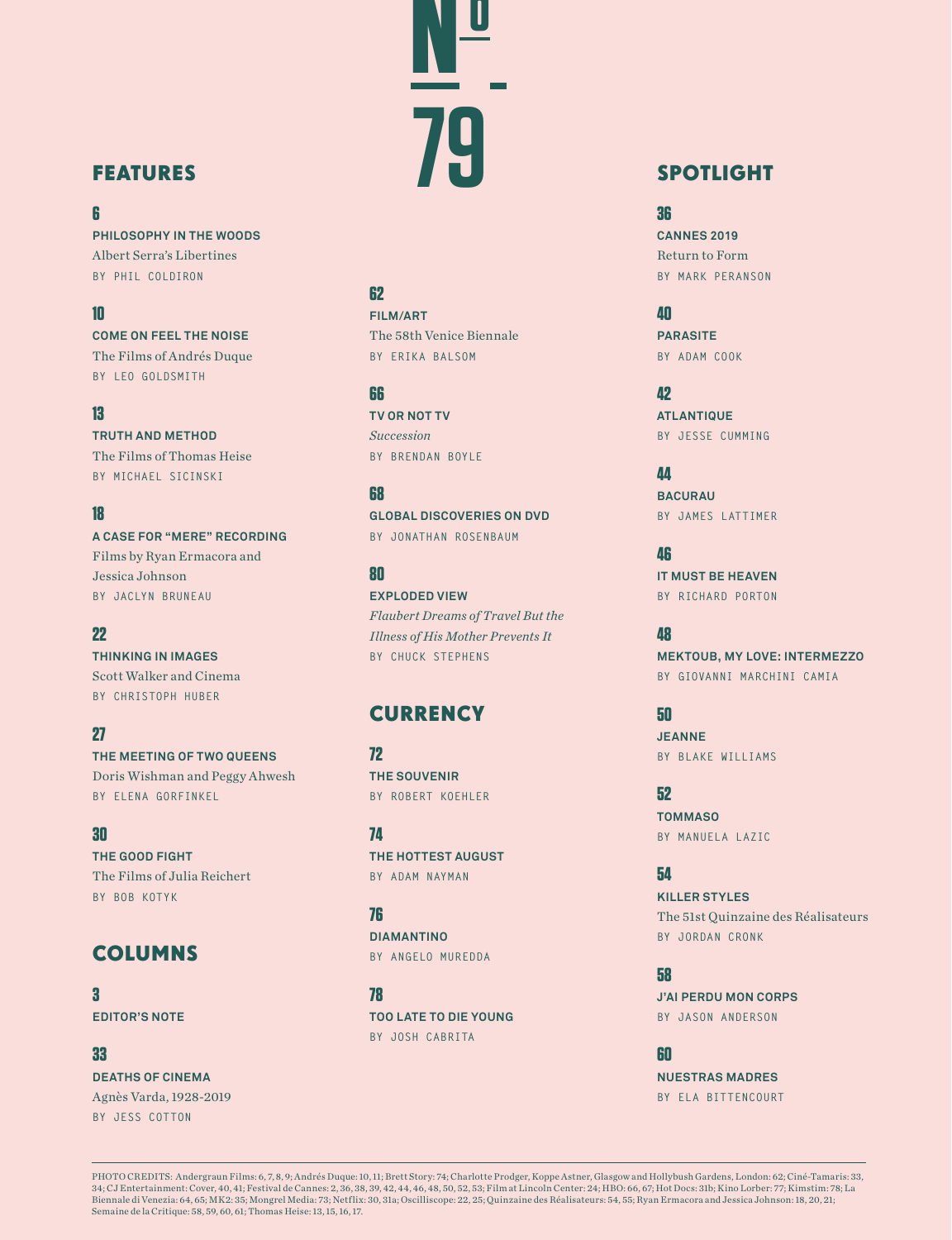

# The Meeting of Two Queens

## Doris Wishman and Peggy Ahwesh

**BY ELENA GORFINKEL**

"What's so great about Doris Wishman?" Doris Wishman asks Peggy Ahwesh in a quintessentially irascible Wishmanian gesture, simultaneously a self-negation and a demand for affirmation, even if one can't tell exactly which. One extended reply to the question is found in the recently reprinted zine *The Films of Doris Wishman* (Light Industry/Inpatient Press), edited and produced by experimental filmmaker Ahwesh. A long-time devotee of Wishman, Ahwesh made the zine in 1995 as an accompaniment to screenings she curated in San Francisco at the Roxie Cinema and the Other Cinema. Made with a print run of only 75 copies, it featured program notes, an interview excerpt with Wishman, drawings, ad mat images from film pressbooks, quotes, and essays on the films by Keith Sanborn, Blossom Lefcourt, Joel Shepard, and Ahwesh. Ahwesh also screened Wishman's work as part of a 1997 series she programmed at the Whitney Museum of American Art called *Girls Beware!* For Ahwesh, Wishman's delirious, rickety,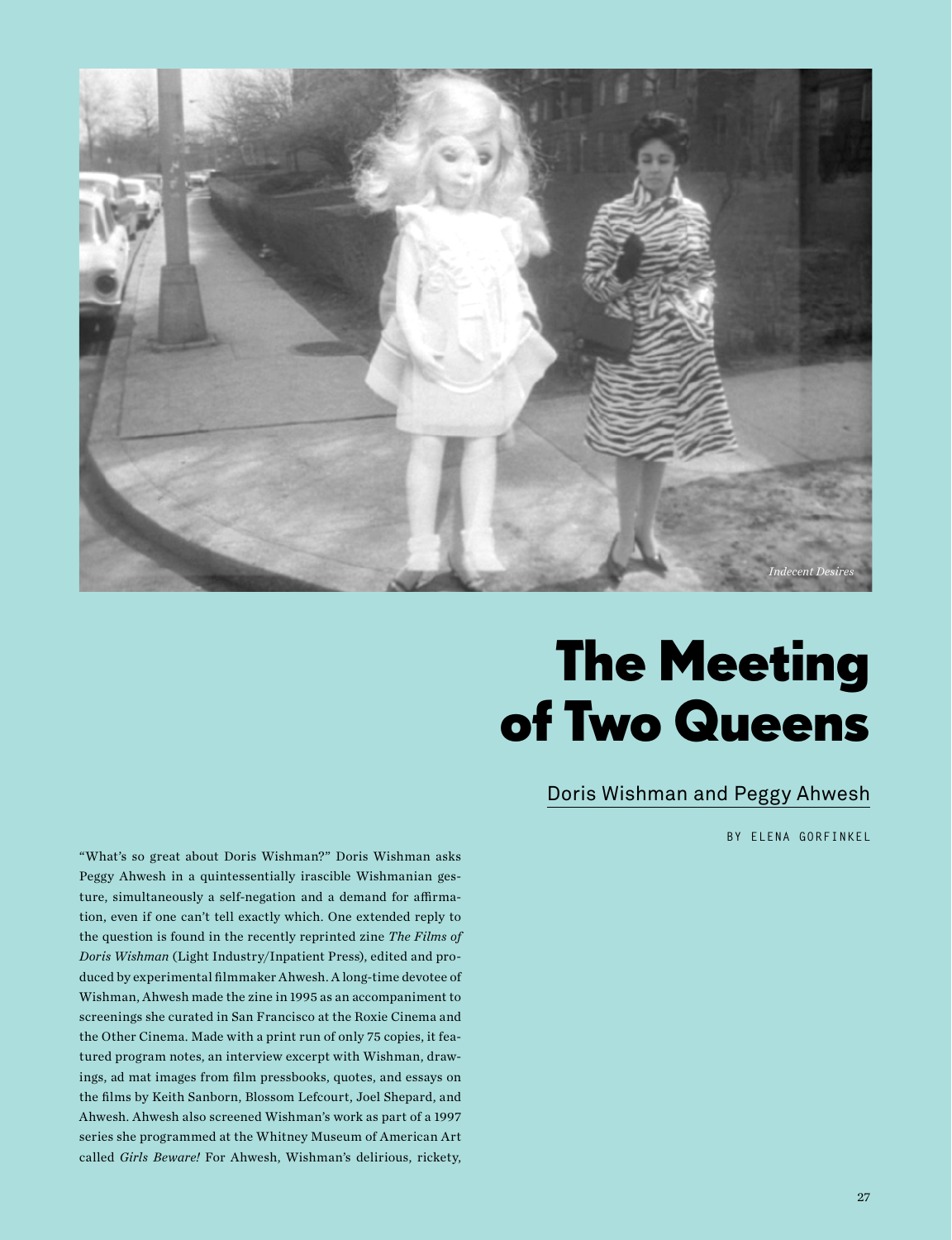shoestring-budgeted, sexually dystopian films were wellsprings of a purely independent expression of "what it means to be female."

Wishman was one of the only women directors working in '60s sexploitation production, and by the time of her death in 2002 she had directed approximately 30 films. A cult revival of Wishman's work on VHS by Something Weird Video in the late '80s and early '90s facilitated the circulation of her oddball sex melodramas among a scruffy gang of schlock-cinema enthusiasts on the psychotronic scene. Wishman made her films in a largely maledominated cottage industry of sex-film production that capitalized on the loosening of obscenity laws, precariously toeing the line of sexual permissibility as the '60s wore on and legal precedents shifted. Moving from a series of nudist-camp films shot in Florida, among them the sci-fi idyll *Nude on the Moon* (1962)*,* in which scientists find telepathic nudist "moonatics" when they take a trip to outer space, Wishman shifted to the mode of black-and-white sex and violence-themed "roughies" along with the rest of the sexploitation rabble in the mid-'60s, making some of her most brazen, disorienting, and hauntingly iconic works. In films like *Bad Girls Go to Hell* (1965) and *Another Day Another Man* (1966)*,* the alchemy of unbidden female desire mixes woozily with a punitive patriarchal logic in which women, grasping for happiness and pleasure, wander through a world whose inexplicable laws constantly shift under their snazzily stilletoed feet. In *Bad Girls*, Meg Kelton, the eponymous "bad girl" but also a bored and neglected housewife, kills her attempted rapist, the janitor of her building, by smashing a large ashtray over his head, then flees out of guilt and shame to New York City, fearful that her husband may find out. In New York, sexual assailants keep reappearing in the form of other deceptively kind but ultimately despicable men, with Meg's bid for escape turning into a spiral of perverse repetition.

*The Films of Doris Wishman* makes us confront the challenges and surprises within the history of women's filmmaking practices through a "meeting of two queens," the queen of '60s sexploitation and the doyenne of '90s New York underground cinema. That meeting took place in a sex shop. Ahwesh travelled to Florida in 1994 after she and M.M. Serra learned Wishman was living there and working at a sex novelty store, the Pink Pussycat Boutique in Coconut Grove. A video interview of that meeting is transcribed in the reprint, which recounts their conversation, full of joking, teasing, and play, as Ahwesh and Serra (along with punk musician Tom Smith) pepper Wishman with probing questions about her body of films as well as her love life as she tends to the shop's customers. They film the purchasing of a dildo, then ask Wishman to sign it, and she, playing coy, refuses. If experimental film and sexploitation are areas of practice not frequently considered together or as linked phenomena, what a delight to discover that these two paragons of their respective modes hashed out life and work amidst a cornucopia of sex toys. (*Sex Toy* [1971] and *Dildo Heaven* [2002] are two of Wishman's most memorable film titles.)

The zine is a beautiful reconstituted object of retrospectively tinged cinephilia and of the pleasures to be found in the curatorial ephemera of microcinemas. It is also a dense time capsule: in reading it, one enters a portal into the allegiances, fascinations, and aesthetic commitments of the avant-garde and underground

film scenes in the mid-'90s. The publication gives a core sample of Ahwesh's own intellectual and aesthetic interests in this moment and a concatenation of Wishman's films and their world. Sexploitation films themselves, frequently thought of as capsules of a largely derided mode of filmmaking, were rarely explored with much gravity or depth within "serious" film culture either then or now.

But Ahwesh *did* take Wishman seriously, not just as a genre stylist but as a film artist—likely something Wishman would scoff at. ("Why are people interested in me?" she retorts, in Ahwesh's recounting.) There are filmmakers who wrote about or produced homages to their idols, older filmmakers they admired: Rohmer, Chabrol, and Truffaut on Hitchcock, Bogdanovich on Welles, Wenders on Ray. But what is unique about Ahwesh's zine is the Wishman that Ahwesh conjures there, both in the array of material assembled to piece together Wishman's "odd and original" films and in the spirit of its investigations. There have been many Doris Wishmans constructed by the cult discourse over the years: Wishman as a sly but nice New York Jewish grandmotherly-type in shades and polka dots; Wishman as a "novelty" or historical exception à la Dorothy Arzner in narratives of independent cinema and women's film history; Wishman as a plucky and peculiar metteuse en scène, making films as required by this small industry's formulas; and, in one of the most skeptical feminist accounts, Wishman as herself a subject and victim of the patriarchal systems her films aimed to describe as well as work within.

Who is the Wishman that emerges here in Ahwesh's eyes? A figure at once mercurial, mysterious, but also funny, bossily pragmatic, obstinate and reticent, and a raconteur fond of gimmicks, great film titles, pseudonyms, and women's underthings. But more than the quirky biographical human seen in these pages, it is her brutal, salacious, and oddly droll films that continue to mesmerize. As Ahwesh writes, "Doris' storylines twist and turn through themes of sexual fear, rapists and seducers, good girls gone bad, warped desire and various dystopic views of sexual relations. The films offer the prerequisite weirdness of the genre but they have a seedy underlying resonance of the fear of and hostility toward women in our world which Doris describes in her own profound and tawdry way." Wishman is thus seen through the veil of Ahwesh's own aesthetic reckoning with female abandon, chance, and risk in her filmmaking—a way to image female sexuality through other means and methods, from improvised performance to found footage. In Ahwesh's own films from this period, the Deadman trilogy—*The Deadman* (1989), *Nocturne* (1998), and the Wishman-dedicated *The Color of Love* (1994)*—*she channels the "inexplicable force" of sexuality, crafting images of women seeking states of Bataillean self-dissolution as they grapple with and bury the corpses of terrible, inconvenient men.

Seen against these concerns, Wishman's films appear in a different light. They attend to the unseen, ineffable gravity of the social and ideological norms that govern family, reproduction, and romantic myth, making her films' women protagonists their absurd victims, asphyxiated under this crushing weight. Pursuing pleasure or seeking happiness, women's bodies (and occasionally men's) are the site of what Michael Bowen has called "somatic be